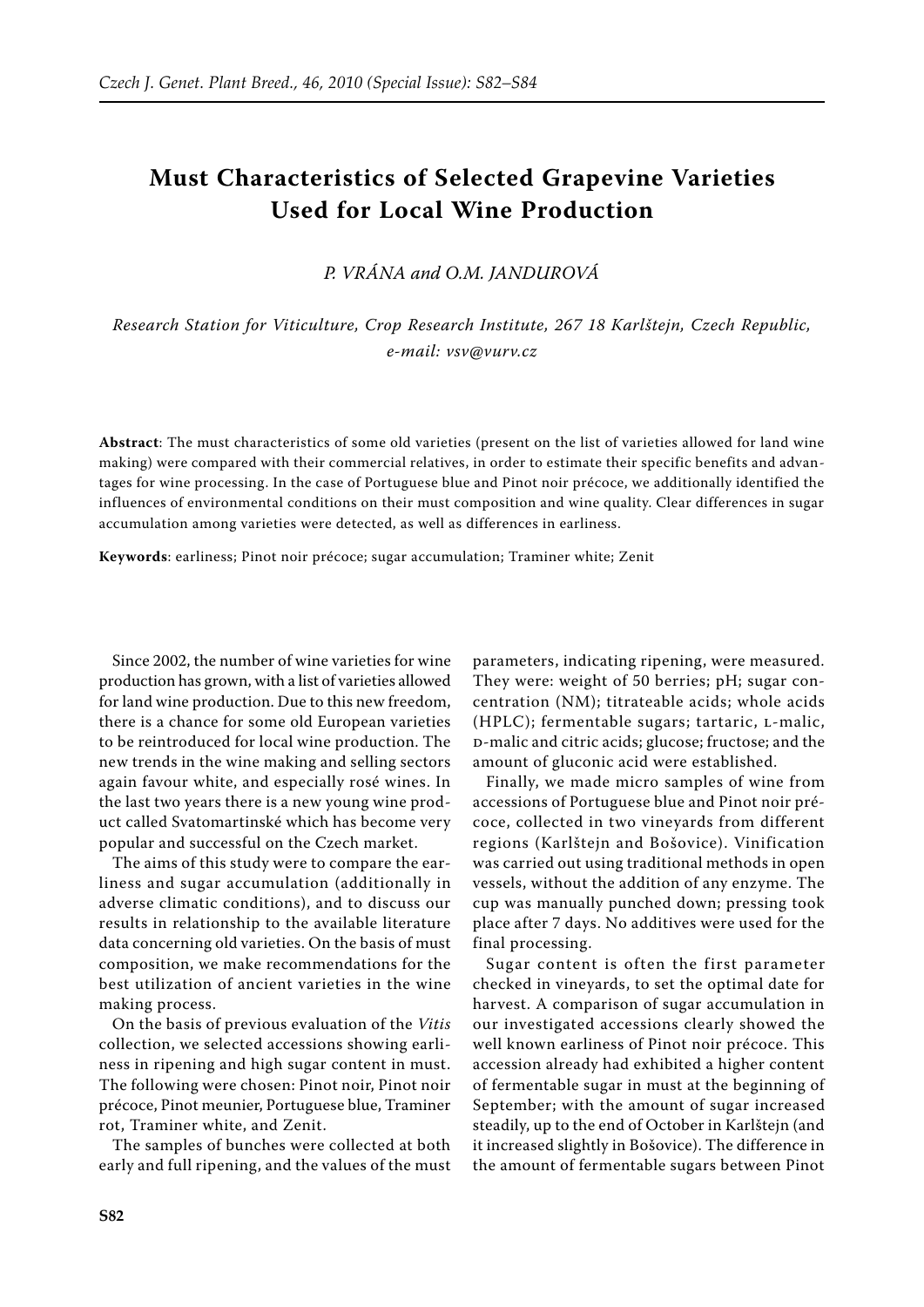| <b>CHARGE CSC CSC</b>                                           |
|-----------------------------------------------------------------|
| -<br>-<br>-<br>$\sim$ $\sim$ $\sim$ $\sim$ $\sim$<br>l<br>ׇ֘֝֬֝ |
| ミヘベート                                                           |
|                                                                 |
| I                                                               |
| l<br>$\frac{1}{2}$<br>i<br>l                                    |

| Date       |                       | Samples Location                                                                                                                                        | Weight<br>berries<br>of $50$ | Hq   | $(^{\circ}Bx)$<br>$_{\rm TSS}$ | MX   | titrable<br>Acids | HPLC-<br>acids | Fermen-<br>sugars<br>table | Tartaric<br>acid | L-malic<br>acid   | p-malic<br>acid   | Citric<br>acid | Glukose | Fruc-<br>tose | konic<br>Glu-<br>acid |
|------------|-----------------------|---------------------------------------------------------------------------------------------------------------------------------------------------------|------------------------------|------|--------------------------------|------|-------------------|----------------|----------------------------|------------------|-------------------|-------------------|----------------|---------|---------------|-----------------------|
|            |                       |                                                                                                                                                         | $\circledcirc$               |      |                                |      |                   |                |                            |                  | $\left( 8\right)$ |                   |                |         |               |                       |
| 09.09.08   | PNP                   | Karlštejn                                                                                                                                               | 59.150                       | 3.16 | 20.0                           | 18.9 | 8.14              | 12.1           | 191.0                      | 7.08             | 3.64              | 0.43              | 0.21           | 100.29  | 90.68         | 0.42                  |
| 23, 09, 08 | PNP                   | Karlštejn                                                                                                                                               | 85.262                       | 3.37 | 19.0                           | 17.7 | 6.45              | 9.3            | 210'3                      | 6.42             | 2.10              | 0.31              | 0.14           | 107.74  | 102.53        | 0.12                  |
| 29.10.08   | PNP                   | Karlštejn                                                                                                                                               | 59.04                        | 3.60 | 26.0                           | 25.8 | 4.99              | 10.5           | 244.6                      | 6.29             | 2.39              | 0.71              | 0.38           | 123.76  | 120.88        | 0.70                  |
| 09.09.08   | ΡB                    | Karlštejn                                                                                                                                               | 90.617                       | 2.94 | 12.0                           | 9.6  | 11.22             | 13.6           | 104.3                      | 5.60             | 6.86              | 0.04              | 0.24           | 53.71   | 50.58         | 0.00                  |
| 23, 09, 08 | PB                    | Karlštejn                                                                                                                                               | 92.682                       | 3.02 | 14.0                           | 11.9 | 8.41              | 9.6            | 131.4                      | 5.10             | 3.80              | 0.07              | 0.13           | 66.23   | 65.18         | 0.00                  |
| 08.10.08   | PB                    | Karlštejn                                                                                                                                               | 87.652                       | 3.29 | 4<br>$\overline{9}$            | 18.2 | 6.89              | 9.1            | 155.8                      | 4.58             | 3.54              | 0.29              | 0.15           | 77.63   | 78.19         | 0.13                  |
| 29.10.08   | PB                    | Karlštejn                                                                                                                                               | 79.323                       | 3.49 | rj<br>$\overline{20}$          | 19.5 | 4.74              | 8.3            | 173.2                      | 3.84             | 3.17              | 0.56              | 0.17           | 85.77   | 87.48         | 0.27                  |
| 09.09.08   | Kd                    | Karlštejn                                                                                                                                               | 71.299                       | 2.95 | 16.0                           | 14.3 | 16.66             | 21.4           | 139.7                      | 8.61             | 10.65             | 0.35              | 0.35           | 71.12   | 68.59         | 0.00                  |
| 23.09.08   | Kd                    | Karlštejn                                                                                                                                               | 88.130                       | 3.18 | 19.0                           | 17.7 | 14.52             | 19.0           | 168.8                      | 8.24             | 8.74              | 0.56              | 0.27           | 84.58   | 84.21         | 0.00                  |
| 29.10.08   | Kd                    | Karlštejn                                                                                                                                               | 65.877                       | 3.18 | 20.0                           | 18.9 | 8.21              | 14.9           | 174.3                      | 7.11             | 5.62              | 0.68              | 0.53           | 87.85   | 86.49         | 0.10                  |
| 09.09.08   | PМ                    | Karlštejn                                                                                                                                               | 75.778                       | 2.91 | 14.0                           | 11.9 | 14.21             | 17.5           | 117.6                      | 8.46             | 7.64              | 0.22              | 0.22           | 59.30   | 58.29         | 0.00                  |
| 23, 09, 08 | Иd                    | Karlštejn                                                                                                                                               | 63.255                       | 3.13 | 16.0                           | 14.3 | 10.11             | 13.5           | 141.8                      | 7.73             | 4.64              | 0.36              | 0.17           | 70.12   | 71.73         | 0.00                  |
| 29.10.08   | ÞМ                    | Karlštejn                                                                                                                                               | 77.080                       | 2.88 | rj<br>$\overline{5}$           | 18.3 | 8.13              | 13.1           | 160.9                      | 7.27             | 4.26              | 0.67              | 0.28           | 77.58   | 83.30         | 0.00                  |
| 10.09.08   | PNP                   | Bošovice                                                                                                                                                | 53.764                       | 3.19 | 22.0                           | 21.2 | 7.73              | 10.9           | 211.8                      | 7.71             | 2.51              | 0.19              | 0.16           | 110.66  | 101.19        | 0.00                  |
| 23.09.08   | PNP                   | Bošovice                                                                                                                                                | 47.326                       | 3.38 | 22.0                           | 21.2 | 8.18              | 12.1           | 219.1                      | 7.95             | 2.94              | 0.46              | 0.25           | 115.03  | 104.12        | 0.10                  |
| 10.09.08   | PB                    | Bošovice                                                                                                                                                | 71.766                       | 3.23 | ŗ.<br>$\overline{L}$           | 16.0 | 8.57              | 12.1           | 164.0                      | 6.50             | 4.54              | 0.17              | 0.27           | 84.66   | 79.33         | 0.00                  |
| 23, 09, 08 | PB                    | Bošovice                                                                                                                                                | 75.892                       | 3.36 | ŗ<br>$\overline{17}$ .         | 16.0 | 7.92              | $\Xi$          | 162.2                      | 6.60             | 3.50              | 0.25              | 0.20           | 82.39   | 79.81         | 0.00                  |
| 23, 09, 08 | $\mathbb T\mathbb{W}$ | Karlštejn                                                                                                                                               | 71.123                       | 2.94 | 19.0                           | 17.7 | 2.11              | 14.9           | 170.7                      | 9.86             | 4.14              | 0.14              | 0.19           | 84.81   | 85.87         | 0.00                  |
| 08.10.08   | $\mathbb T\mathbb{W}$ | Karlštejn                                                                                                                                               | 69.574                       | 3.07 | rj<br>$\overline{21}$          | 21.0 | 11.72             | 13.6           | 206.5                      | 9.27             | 2.94              | 0.19              | 0.24           | 99.58   | 106.91        | 0.00                  |
| 23.09.08   | <b>ZENIT</b>          | Karlštejn                                                                                                                                               | 67.288                       | 2.93 | rj<br><u>َما</u>               | 14.8 | 9.01              | $10.5\,$       | 147.8                      | 7.03             | 2.97              | 0.06              | 0.08           | 70.06   | 77.75         | 0.00                  |
| 8.10.08    | ZENIT                 | Karlštejn                                                                                                                                               | 65.836                       | 3.04 | Ō,<br>$\approx$                | 20.4 | 8.69              | 9.54           | 202.2                      | 6.71             | 2.14              | $\overline{0.11}$ | 0.14           | 94.73   | 107.46        | 0.00                  |
|            |                       | PNP – Pinot noir précoce; PB – Portuguese blue; PN – Pinot noir; PM – Pinot meunier; TW – Traminer white; NM – sugar concentration; TSS – soluble solid |                              |      |                                |      |                   |                |                            |                  |                   |                   |                |         |               |                       |